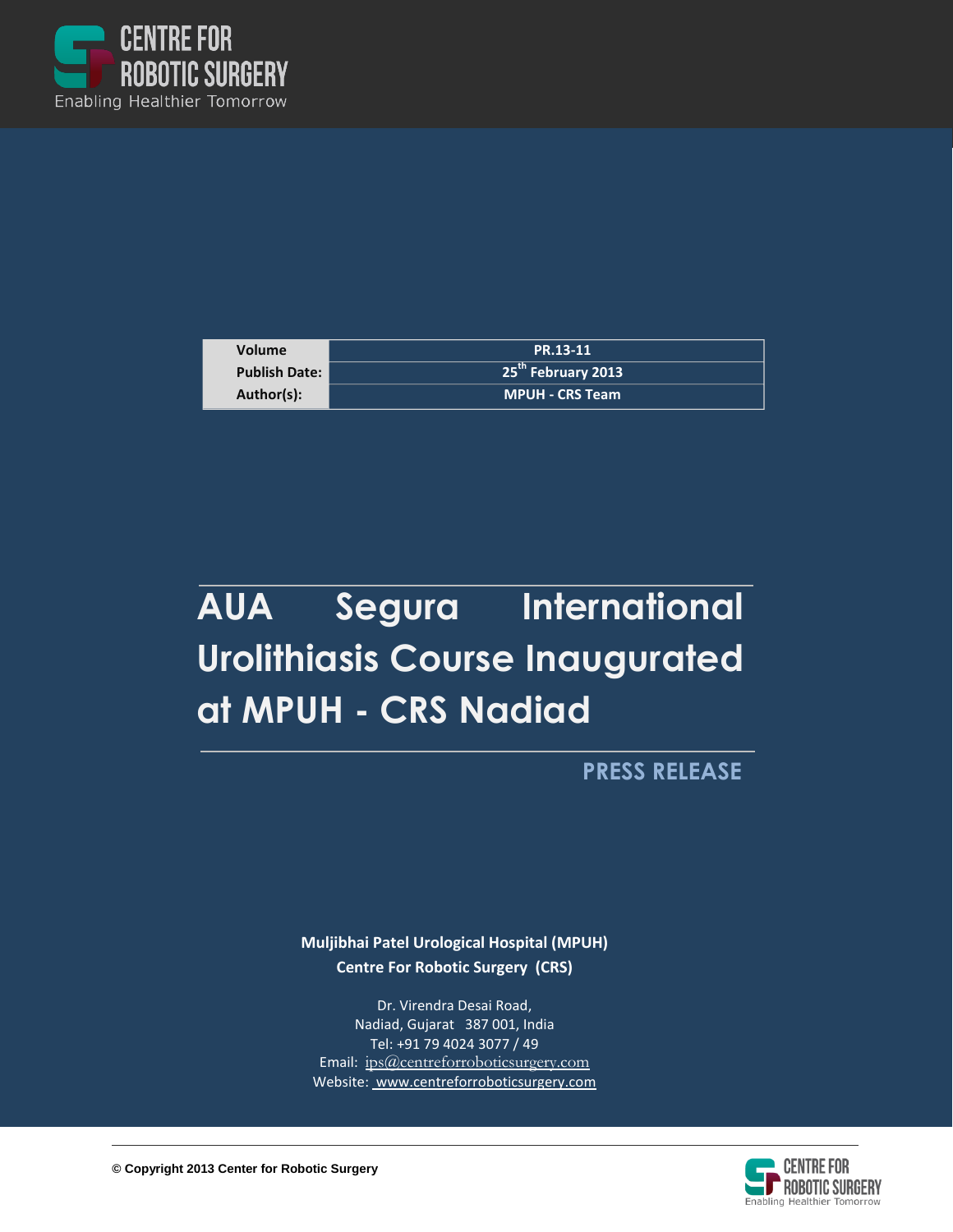

**AUA Segura International Urolithiasis Course Inaugurated at MPUH - CRS Nadiad**

*MPUH – CRS Nadiad (India) organizes 'American Urological Association (AUA) Segura International Urolithiasis Course' - Feb 21-23, 2013.*

Muljibhai Patel Urological Hospital (MPUH) – Centre For Robotic Surgery (CRS) Nadiad is organizing a major International Seminar'American Urological Association (AUA) Segura International Urolithiasis Course' during 21-23 February 2013. It is for the first time that the AUA Segura Course is conducted outside the USA. More than 450 faculty and delegates from about 20 countries are participating in the most prestigious programme on stone disease. The Seminar was inaugurated on  $21<sup>st</sup>$  Feb by the Chairman of MPUH, Shri Rohit J Patel in the presence of 'who-is-who' in the field of kidney stone management from abroad and India. Some of the big names participating in the conference include Prof. Glenn Preminger, AUA Representative; Dr John Denstedt, Treasurer of Endourological Society; Dr. Luc Valiquette, President-elect of SIU, Dr Meyappan, President of Urological Society of India; Prof. Dr. Andreas J Gross; Dr. Michael Wong; Dr. Mahesh Desai, Medical Director of MPUH & President, World Endourological Society and Dr R B Sabnis, Chairman, Dept of Urology, MPUH.

MPUH is 'complete' in all respects, in the treatment of stone disease, having performed close to 26,000 procedures for removal of kidney stones by various techniques, e.g. ESWL, Flexible Ureteroscopy, PCNL, Micro-perc, etc. MPUH has published 165 peer reviewed/indexed scientific papers. It is in recognition of these high standards and expertise on stone disease that the AUA granted the permission to MPUH to organize the AUA Segura International Urolithiasis Course at Nadiad. Dr Segura was a pioneer in the stone disease, and was a Founder-Member of World Endourology Society. In 2004, MPUH had hosted the World Congress on Endourology (WCE) in Mumbai when Dr Segura was elected the President of World Endourology Society. Right now Dr Mahesh Desai, the Medical Director of MPUH is the President of the Society.

India has more stone cases than in any other country. With the advancement of technology and new techniques in management of stone diseases, patients will be the ultimate beneficiaries. We are looking at treatment modalities that can remove stones without surgery. For the last ten years, not a single open stone surgery has been done at MPUH. We propose to set up a Centre at MPUH for Research in stone disease. Dr. Jens Rassweiler and his daughter Dr Marie Claire from Germany demonstrated, for the first time outside Germany, a new technique 'iPad guided renal access' for clearance of stones. This technique may however take some more time for perfection.

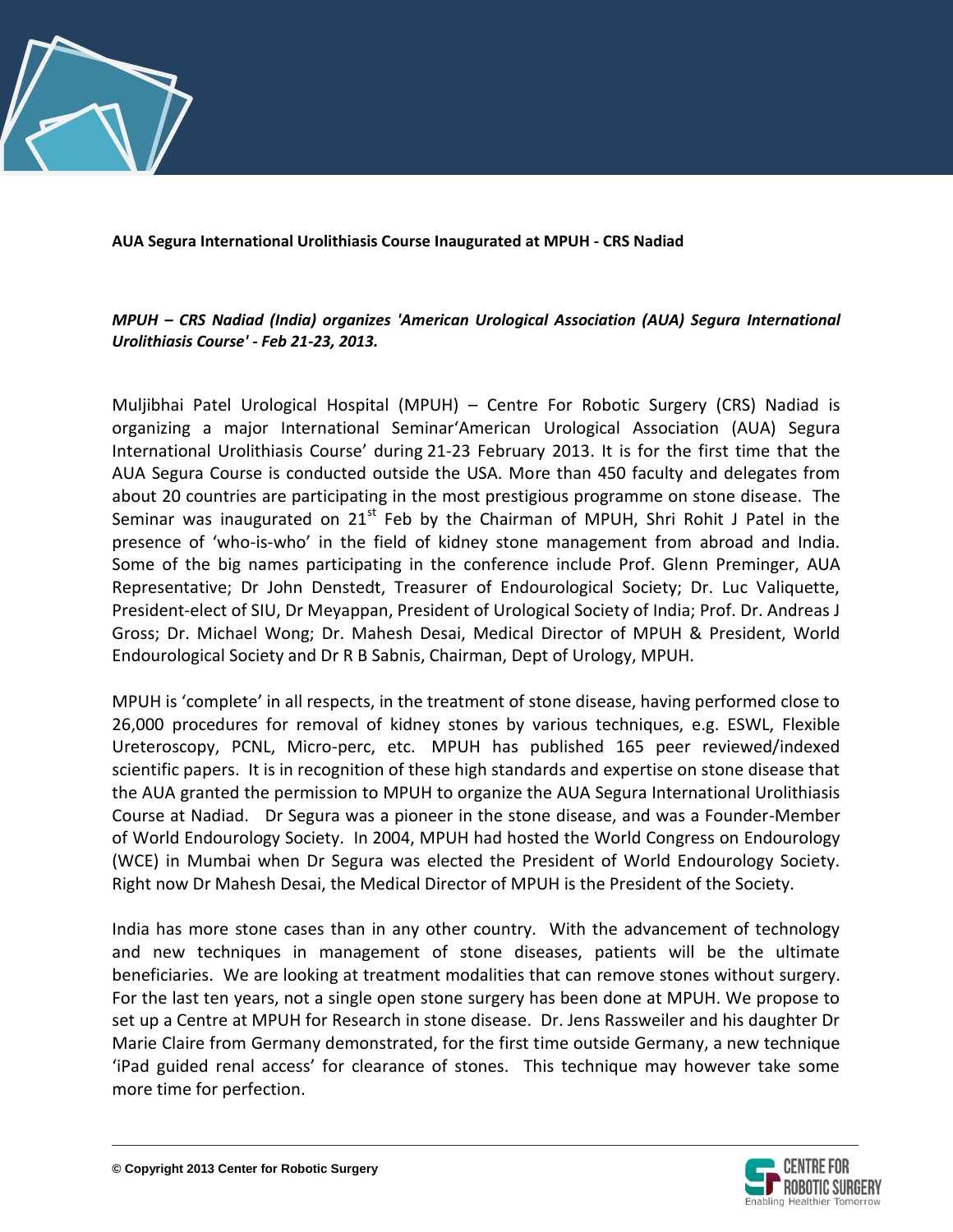This type of Conference provides great opportunities for the young and upcoming Urologists to learn from experts in the field and apprise themselves of the latest developments in the field of urology. During the conference, more than 20 surgical procedures are being telecast LIVE from the operation theatres to the Conference venue for the benefit of delegates. The participants can ask any questions directly to the operating surgeons to clear any doubts. They also have facilities for hands-on training on simulators and models in the JPAC labs. Many world renowned medical equipment manufacturers have set up their stalls at the Conference venue. The Conference was a grand success.

Encl: Photo of Conference Inauguration, and iPad-guided Renal Access PCNL.

For more information you can visit<http://www.centreforroboticsurgery.com/>